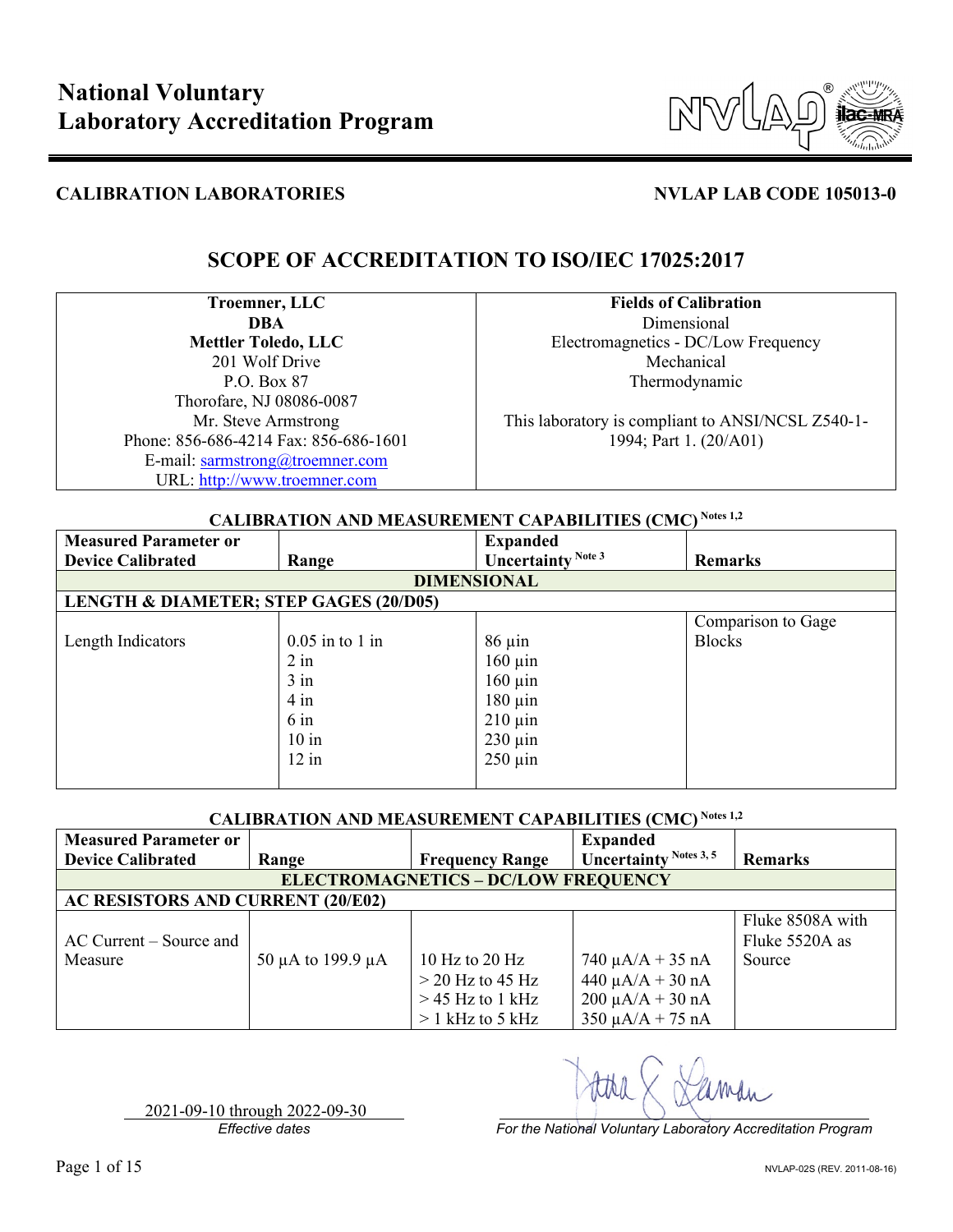

| <b>Measured Parameter or</b> |                        |                        | <b>Expanded</b>                 |                |
|------------------------------|------------------------|------------------------|---------------------------------|----------------|
| <b>Device Calibrated</b>     | Range                  | <b>Frequency Range</b> | <b>Uncertainty Notes 3, 5</b>   | <b>Remarks</b> |
|                              |                        | $>$ 5 kHz to 10 kHz    | 550 $\mu$ A/A + 20 nA           |                |
|                              |                        | $>$ 10 kHz to 30 kHz   | $1400 \mu A/A + 0.15 \mu A$     |                |
|                              |                        |                        |                                 |                |
|                              | $200 \mu A$ to 1.99 mA | 10 Hz to 20 Hz         | 730 $\mu$ A/A + 0.3 $\mu$ A     |                |
|                              |                        | $>$ 20 Hz to 45 Hz     | $75 \mu A/A + 0.2 \mu A$        |                |
|                              |                        | $>$ 45 Hz to 1 kHz     | $77 \mu A/A + 0.2 \mu A$        |                |
|                              |                        | $> 1$ kHz to 5 kHz     | $100 \mu A/A + 0.2 \mu A$       |                |
|                              |                        | $>$ 5 kHz to 10 kHz    | 190 μA/A + 0.2 μA               |                |
|                              |                        | $>$ 10 kHz to 30 kHz   | 1300 μA/A + 0.5 μA              |                |
|                              |                        |                        |                                 |                |
|                              | 2 mA to 19.99 mA       | 10 Hz to 20 Hz         | 730 $\mu$ A/A + 3 $\mu$ A       |                |
|                              |                        | $>$ 20 Hz to 45 Hz     | $100 \mu A/A + 2 \mu A$         |                |
|                              |                        | $>$ 45 Hz to 1 kHz     | 90 μ $A/A$ + 2 μ $A$            |                |
|                              |                        | $> 1$ kHz to 5 kHz     | 130 μA/A + 2 μA                 |                |
|                              |                        | $>$ 5 kHz to 10 kHz    | $200 \mu A/A + 2 \mu A$         |                |
|                              |                        | $>$ 10 kHz to 30 kHz   | $1300 \mu A/A + 3 \mu A$        |                |
|                              |                        |                        |                                 |                |
|                              | 20 mA to 199.9 mA      | 10 Hz to 20 Hz         | 690 $\mu$ A/A + 35 $\mu$ A      |                |
|                              |                        | $>$ 20 Hz to 45 Hz     | $100 \mu A/A + 20 \mu A$        |                |
|                              |                        | $>$ 45 Hz to 1 kHz     | $100 \mu A/A + 20 \mu A$        |                |
|                              |                        | $> 1$ kHz to 5 kHz     | $120 \mu A/A + 20 \mu A$        |                |
|                              |                        | $>$ 5 kHz to 10 kHz    | $120 \mu A/A + 20 \mu A$        |                |
|                              |                        | $>$ 10 kHz to 30 kHz   | $1200 \mu A/A + 50 \mu A$       |                |
|                              |                        |                        |                                 |                |
|                              | 200 mA to 1.99 A       | 10 Hz to 20 Hz         | $1200 \mu A/A + 0.4 \text{ mA}$ |                |
|                              |                        | $>$ 20 Hz to 45 Hz     | $220 \mu A/A + 0.2 \text{ mA}$  |                |
|                              |                        | $>$ 45 Hz to 1 kHz     | $220 \mu A/A + 0.2 \text{ mA}$  |                |
|                              |                        | $> 1$ kHz to 5 kHz     | $410 \mu A/A + 0.7 \text{ mA}$  |                |
|                              |                        | $>$ 5 kHz to 10 kHz    | $800 \mu A/A + 2.5 \text{ mA}$  |                |
|                              |                        |                        |                                 |                |
|                              | 2 A to 20 A            | 20 Hz to 45 Hz         | $200 \mu A/A + 0.4 \text{ mA}$  |                |
|                              |                        | $>$ 45 Hz to 1 kHz     | 500 $\mu$ A/A + 2 mA            |                |
|                              |                        | $> 1$ kHz to 5 kHz     | $1000 \mu A/A + 17 \text{ mA}$  |                |

# **CALIBRATION AND MEASUREMENT CAPABILITIES (CMC) Notes 1,2**

2021-09-10 through 2022-09-30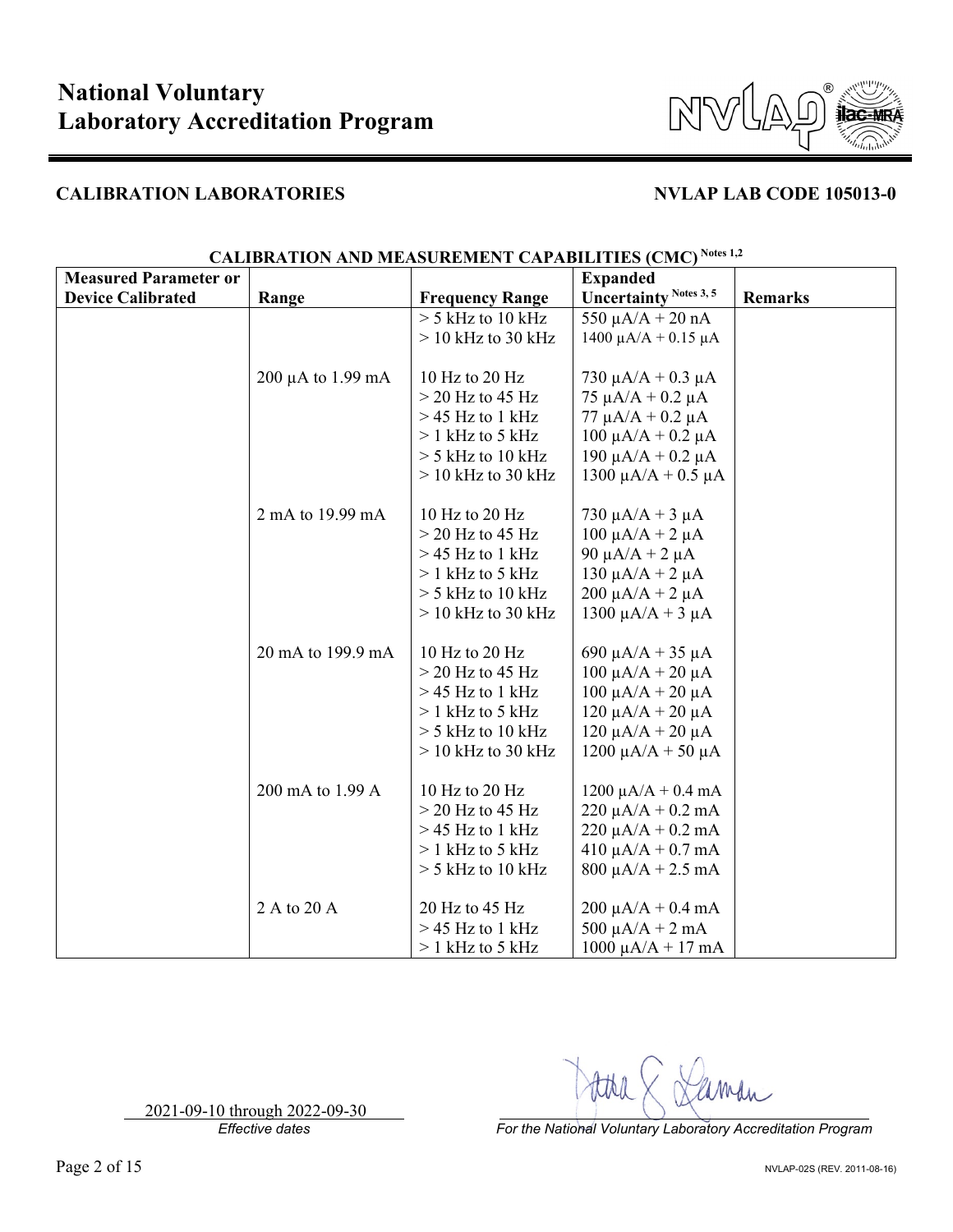

| <b>Measured Parameter or</b>       |                                   | <b>Expanded</b>                             |                              |  |  |  |
|------------------------------------|-----------------------------------|---------------------------------------------|------------------------------|--|--|--|
| <b>Device Calibrated</b>           | Range                             | <b>Uncertainty Note 3, 5</b>                | <b>Remarks</b>               |  |  |  |
| DC RESISTANCE AND CURRENT (20/E05) |                                   |                                             |                              |  |  |  |
| DC Current - Source and            |                                   |                                             | Fluke 8508A with Fluke       |  |  |  |
| Measure                            |                                   |                                             | 5520A as Source              |  |  |  |
|                                    | 0 μA to 199.9 μA                  | $40 \mu A/A + 2 nA$                         |                              |  |  |  |
|                                    | 200 uA to 1.99 mA                 | $20 \mu A/A + 4 nA$                         |                              |  |  |  |
|                                    | 2 mA to 19.99 mA                  | $20 \mu A/A + 40 nA$                        |                              |  |  |  |
|                                    | 20 mA to 199.9 mA                 | $26$ μA/A +0.8 μA                           |                              |  |  |  |
|                                    | 200 mA to 1.99 A                  | $210 \mu A/A + 0.12 \text{ mA}$             |                              |  |  |  |
|                                    | 2 A to 20 A                       | $230 \mu A/A + 0.12 \text{ mA}$             |                              |  |  |  |
| DC Resistance - Source and         |                                   |                                             | Fluke 8508A with Fluke       |  |  |  |
| Measure                            |                                   |                                             | 5520A as Source              |  |  |  |
|                                    | 0 $\Omega$ to 1.99 $\Omega$       | 125 $\mu\Omega/\Omega$ +0.3 m $\Omega$      |                              |  |  |  |
|                                    | 2 $\Omega$ to 19.99 $\Omega$      | $18 \mu\Omega/\Omega + 0.2 \text{ m}\Omega$ |                              |  |  |  |
|                                    | 20 $\Omega$ to 199.9 $\Omega$     | $10 \mu\Omega/\Omega + 1 \text{ m}\Omega$   |                              |  |  |  |
|                                    | 200 $\Omega$ to 1.99 k $\Omega$   | $10 \mu\Omega/\Omega + 3 \mu\Omega$         |                              |  |  |  |
|                                    | 2 k $\Omega$ to 19.99 k $\Omega$  | $10 \mu\Omega/\Omega + 30 \mu\Omega$        |                              |  |  |  |
|                                    | 20 k $\Omega$ to 199.9 k $\Omega$ | $10 \mu\Omega/\Omega$ + 50 m $\Omega$       |                              |  |  |  |
|                                    | 200 k $\Omega$ to 1.99 M $\Omega$ | $10 \mu\Omega/\Omega$ + 7 Ω                 |                              |  |  |  |
|                                    | 2 M $\Omega$ to 19.99 M $\Omega$  | 38 μ $\Omega/\Omega$ + 0.1 kΩ               |                              |  |  |  |
|                                    | 20 M $\Omega$ to 199.9 M $\Omega$ | 240 μ $\Omega/\Omega$ + 1 kΩ                |                              |  |  |  |
|                                    | 200 MΩ to 1 GΩ                    | 500 $\mu\Omega/\Omega$ + 0.4 M $\Omega$     |                              |  |  |  |
| Digital Thermometry                |                                   |                                             |                              |  |  |  |
| <b>Indicators - Resistance</b>     |                                   |                                             | Readout devices that         |  |  |  |
| Function                           | $10 \Omega$                       | $1 \mu\Omega/\Omega$                        | actually measure resistance. |  |  |  |
|                                    | $25 \Omega$                       | $1 \mu\Omega/\Omega$                        |                              |  |  |  |
|                                    | 100 Ω                             | $1 \mu\Omega/\Omega$                        |                              |  |  |  |
|                                    | $300 \Omega$                      | $1 \mu\Omega/\Omega$                        |                              |  |  |  |
|                                    | $10 \text{ k}\Omega$              | 5.0 $\mu\Omega/\Omega$                      |                              |  |  |  |
|                                    | 1 $\Omega$ to 400 $\Omega$        | $2.5 \mu\Omega/\Omega$                      |                              |  |  |  |
|                                    | $>$ 400 Ω to 10 kΩ                | $5.0 \ \mu\Omega/\Omega$                    |                              |  |  |  |
| DC VOLTAGE (20/E06)                |                                   |                                             |                              |  |  |  |
| DC Voltage - Source and            |                                   |                                             | Fluke 8508A with Fluke       |  |  |  |
| Measure                            | 0 mV to 24.999 mV                 | 74 μV/V + 1.2 μV                            | 5520A as Source              |  |  |  |
|                                    | 25 mV to 199.99 mV                | $13 \mu V/V + 1.2 \mu V$                    |                              |  |  |  |
|                                    | 200 mV to 1.99 V                  | $5 \mu V/V + 1.7 \mu V$                     |                              |  |  |  |
|                                    | 2 V to 19.99 V                    | $5 \mu V/V + 8 \mu V$                       |                              |  |  |  |
|                                    |                                   |                                             |                              |  |  |  |

### **CALIBRATION AND MEASUREMENT CAPABILITIES (CMC) Notes 1,2**

2021-09-10 through 2022-09-30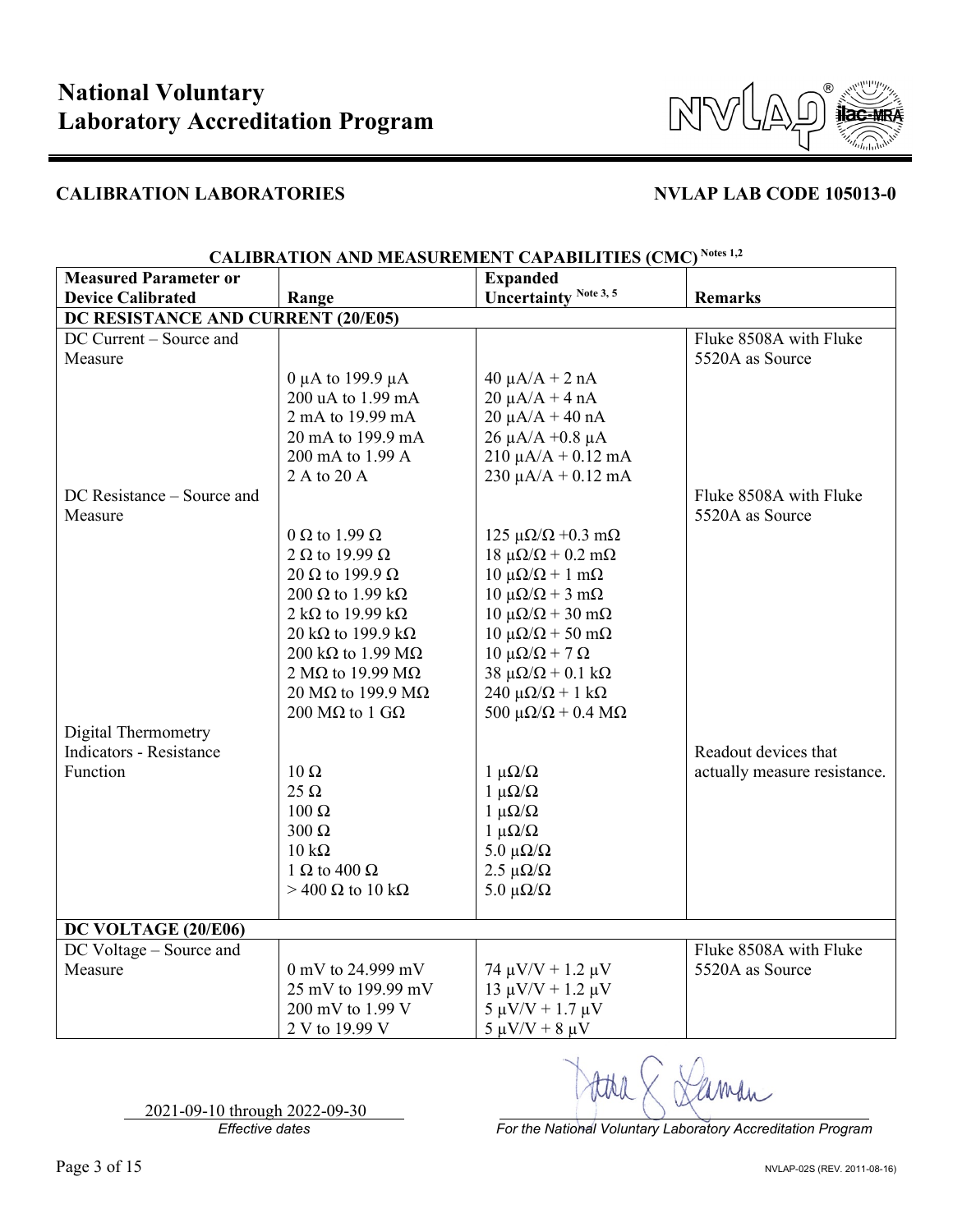

## **CALIBRATION AND MEASUREMENT CAPABILITIES (CMC) Notes 1,2**

| <b>Measured Parameter or</b> |                  | <b>Expanded</b>         |                |
|------------------------------|------------------|-------------------------|----------------|
| <b>Device Calibrated</b>     | Range            | Uncertainty Note 3, 5   | <b>Remarks</b> |
|                              | 20 V to 199.99 V | $5 \mu V/V + 400 \mu V$ |                |
|                              | 200 V to 1000 V  | $5 \mu V/V + 1 \mu V$   |                |

| <b>Measured Parameter or</b> |                                     |                        | <b>Expanded</b>               |                  |
|------------------------------|-------------------------------------|------------------------|-------------------------------|------------------|
| <b>Device Calibrated</b>     | Range                               | <b>Frequency Range</b> | <b>Uncertainty Notes 3, 5</b> | <b>Remarks</b>   |
| LF AC VOLTAGE (20/E09)       |                                     |                        |                               |                  |
| AC Voltage – Source and      |                                     |                        |                               | Fluke 8508A with |
| Measure                      | $10 \text{ mV}$ to $100 \text{ mV}$ | 75 Hz to 1 kHz         | $360 + 3 \mu V$               | 5520A as Source  |
|                              |                                     |                        |                               |                  |
|                              | 100 mV to 199 mV                    | 10 Hz to 20 Hz         | $140 + 14 \mu V$              |                  |
|                              |                                     | $>$ 20 Hz to 45 Hz     | $140 + 5 \mu V$               |                  |
|                              |                                     | $>$ 45 Hz to 1 kHz     | $100 + 5 \mu V$               |                  |
|                              |                                     | $> 1$ kHz to 5 kHz     | $100 + 5 \mu V$               |                  |
|                              |                                     | $>$ 5 kHz to 10 kHz    | $100 + 5 \mu V$               |                  |
|                              |                                     | $>$ 10 kHz to 30 kHz   | $260 + 5 \mu V$               |                  |
|                              |                                     | $>$ 30 kHz to 100 kHz  | $400 + 50 \,\mu V$            |                  |
|                              |                                     |                        |                               |                  |
|                              | 200 mV to 1.99 V                    | 10 Hz to 20 Hz         | $80 + 150 \,\mu V$            |                  |
|                              |                                     | $>$ 20 Hz to 45 Hz     | $75 + 50 \mu V$               |                  |
|                              |                                     | $>$ 45 Hz to 1 kHz     | $55 + 50 \mu V$               |                  |
|                              |                                     | $> 1$ kHz to 5 kHz     | $55 + 50 \mu V$               |                  |
|                              |                                     | $>$ 5 kHz to 10 kHz    | $80 + 50 \mu V$               |                  |
|                              |                                     | $>$ 10 kHz to 30 kHz   | $290 + 50 \mu V$              |                  |
|                              |                                     | $>$ 30 kHz to 100 kHz  | $625 + 50 \mu V$              |                  |
|                              |                                     |                        |                               |                  |
|                              | 2 V to 19.99 V                      | 10 Hz to 20 Hz         | $150 + 600 \mu V$             |                  |
|                              |                                     | $>$ 20 Hz to 45 Hz     | $150 + 200 \,\mu V$           |                  |
|                              |                                     | $>$ 45 Hz to 1 kHz     | $150 + 200 \mu V$             |                  |
|                              |                                     | $> 1$ kHz to 5 kHz     | $150 + 600 \,\mu V$           |                  |
|                              |                                     | $>$ 5 kHz to 10 kHz    | $150 + 600 \mu V$             |                  |
|                              |                                     | $>$ 10 kHz to 30 kHz   | $150 + 750 \,\mu V$           |                  |
|                              |                                     | $>$ 30 kHz to 100 kHz  | $250 + 4$ mV                  |                  |
|                              |                                     |                        |                               |                  |
|                              | 20 V to 199.99 V                    | 45 Hz to 100 Hz        | $130 + 2$ mV                  |                  |
|                              |                                     | $> 100$ Hz to 1 kHz    | $130 + 200 \,\mu V$           |                  |
|                              |                                     | $>1$ kHz to 5 kHz      | $130 + 200 \mu V$             |                  |

## **CALIBRATION AND MEASUREMENT CAPABILITIES (CMC) Notes 1,2**

2021-09-10 through 2022-09-30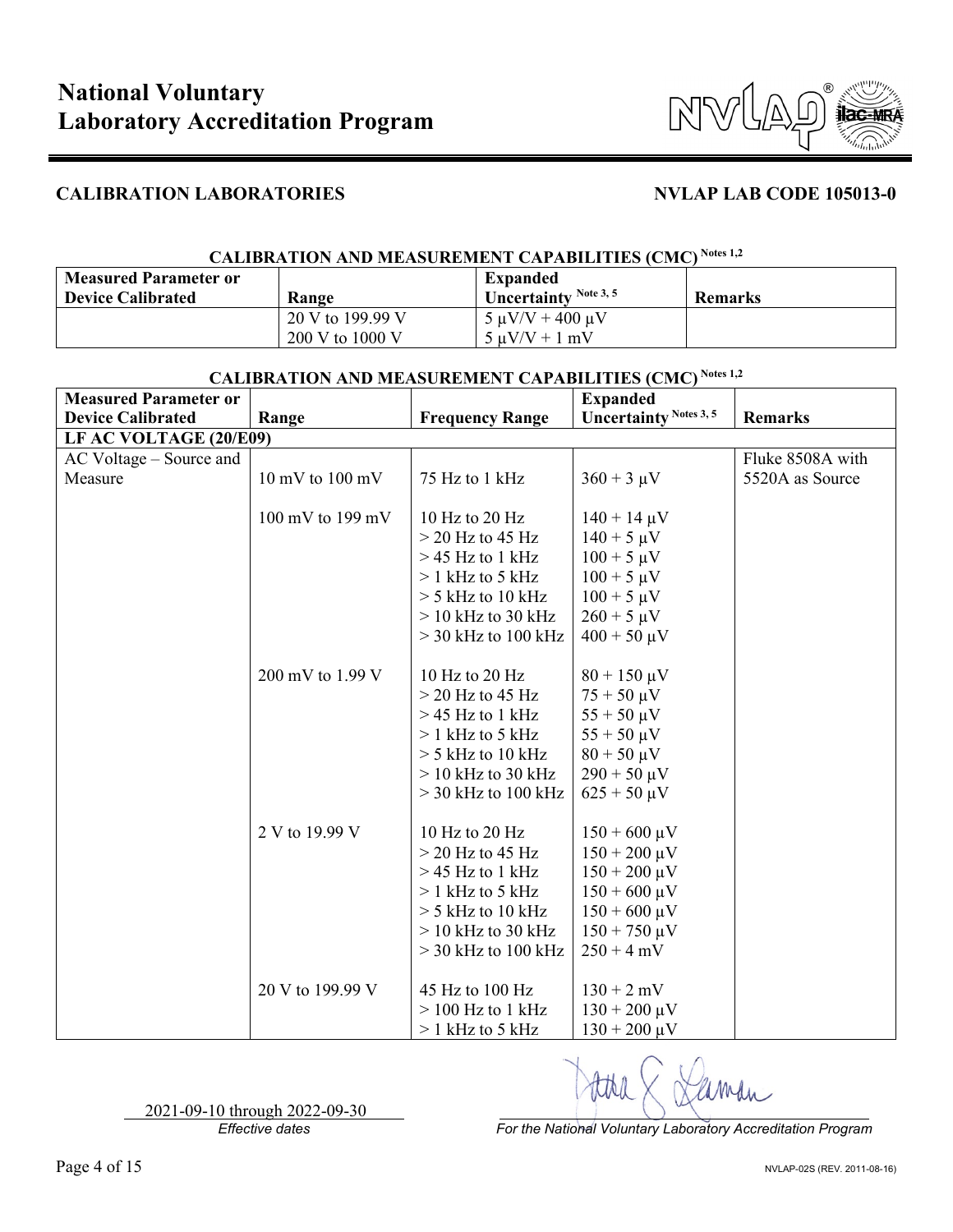

| <b>Measured Parameter or</b> |                 |                        | <b>Expanded</b>        |                |
|------------------------------|-----------------|------------------------|------------------------|----------------|
| <b>Device Calibrated</b>     | Range           | <b>Frequency Range</b> | Uncertainty Notes 3, 5 | <b>Remarks</b> |
|                              |                 | $>$ 5 kHz to 10 kHz    | $150 + 200 \,\mu V$    |                |
|                              |                 | $>$ 10 kHz to 30 kHz   | $180 + 13$ mV          |                |
|                              |                 | $>$ 30 kHz to 100 kHz  | $700 + 70$ mV          |                |
|                              |                 |                        |                        |                |
|                              | 200 V to 1000 V | $60$ Hz to 250 Hz      | $75 + 700 \,\mu V$     |                |
|                              |                 | $>$ 250 Hz to 2.5 kHz  | $80 + 30$ mV           |                |
|                              |                 | $>$ 2.5 kHz to 5 kHz   | $80 + 46$ mV           |                |
|                              |                 | $>$ 5 kHz to 10 kHz    | $220 + 70$ mV          |                |

# **CALIBRATION AND MEASUREMENT CAPABILITIES (CMC) Notes 1,2**

| <b>CALIBRATION AND MEASUREMENT CAPABILITIES (CMC)</b> Notes 1,2 |                         |                               |                                         |  |
|-----------------------------------------------------------------|-------------------------|-------------------------------|-----------------------------------------|--|
| <b>Measured Parameter or</b>                                    |                         | <b>Expanded</b>               |                                         |  |
| <b>Device Calibrated</b>                                        | Range                   | <b>Uncertainty Notes 3, 5</b> | <b>Remarks</b>                          |  |
|                                                                 |                         | <b>TIME AND FREQUENCY</b>     |                                         |  |
| <b>FREQUENCY DISSEMINATION (20/F01)</b>                         |                         |                               |                                         |  |
| Frequency - Generate                                            | 0.11 Hz to 1.99 Hz      | $7.5 \mu$ Hz                  | Fluke 5520A                             |  |
|                                                                 | 2 Hz to 4.99 Hz         | $10 \mu$ Hz                   |                                         |  |
|                                                                 | 5 Hz to 9.99 Hz         | $18 \mu$ Hz                   |                                         |  |
|                                                                 | 10 Hz to 49.99 Hz       | $3.0 \mu$ Hz/Hz               |                                         |  |
|                                                                 | 50 Hz to 199.9 Hz       | $2.6 \mu$ Hz/Hz               |                                         |  |
|                                                                 | 200 Hz to 2 MHz         | $2.5 \mu$ Hz/Hz               |                                         |  |
|                                                                 |                         |                               |                                         |  |
| STOP WATCHES and TIMERS (20/F05)                                |                         |                               |                                         |  |
|                                                                 |                         |                               | Direct comparison to                    |  |
| Stop Watches and Timers                                         | $0$ hr to 24 hr         | 0.064 s                       | timer/counter                           |  |
|                                                                 |                         |                               |                                         |  |
|                                                                 |                         | <b>MECHANICAL</b>             |                                         |  |
| <b>FLOW RATE (20/M05)</b>                                       |                         |                               |                                         |  |
|                                                                 |                         |                               | Standard conditions 14.7                |  |
| Gas Flow by Comparison                                          |                         |                               | psia (101 353 Pa) and 70 $\mathrm{^oF}$ |  |
| to DH Molbloc                                                   |                         |                               | (21.1 °C)                               |  |
| $N_2$                                                           | 2 sccm to 30 slpm       | $0.36\%$                      |                                         |  |
|                                                                 | $>$ 30 slpm to 100 slpm | $0.79\%$                      |                                         |  |
| H <sub>2</sub>                                                  | 6 slpm to 60 slpm       | $0.62\%$                      |                                         |  |
| Air                                                             | 2 sccm to 30 slpm       | $0.48 \%$                     |                                         |  |
| Ventilation                                                     | 2 % to 100 % dilution   | $1.4\%$                       | ISO 9512                                |  |

2021-09-10 through 2022-09-30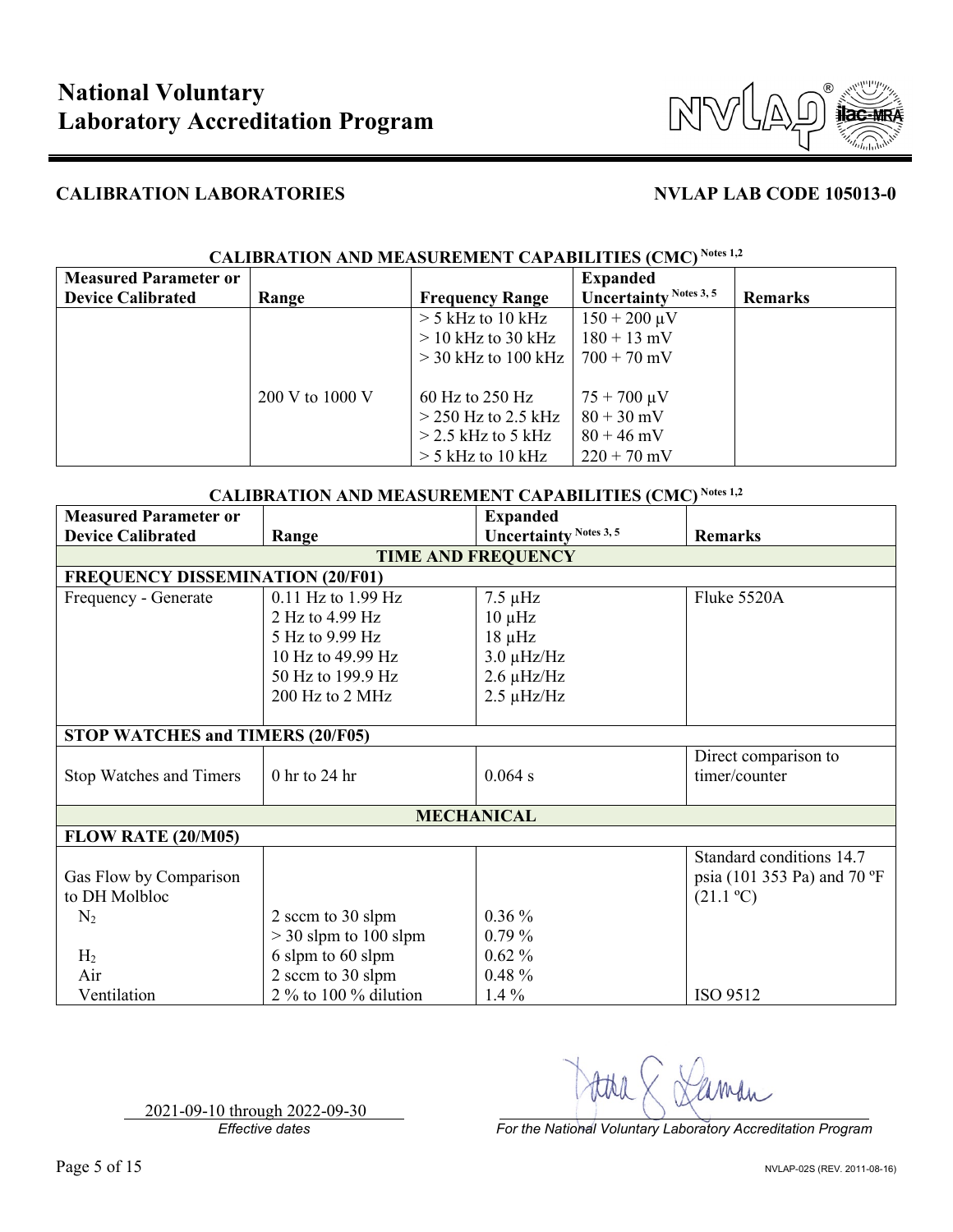

| <b>Measured Parameter or</b>      | <b>Expanded</b>               |                |
|-----------------------------------|-------------------------------|----------------|
| <b>Device Calibrated</b><br>Range | <b>Uncertainty Notes 3, 5</b> | <b>Remarks</b> |
| <b>MASS (20/M08)</b>              |                               |                |
| Metric<br>50 kg                   | $2.0 \text{ mg}$              | Echelon I      |
| 30 kg                             | $1.2 \text{ mg}$              |                |
| 25 kg                             | $0.97$ mg                     |                |
| 20 kg                             | $0.76$ mg                     |                |
| 10 kg                             | $0.37$ mg                     |                |
| 5 kg                              | $0.18$ mg                     |                |
| 3 kg                              | $0.11$ mg                     |                |
| $2\;{\rm kg}$                     | $72 \mu g$                    |                |
| $1 \text{ kg}$                    | $35 \mu g$                    |                |
| 500 g                             | $18 \mu g$                    |                |
| 300 g                             | $12 \mu g$                    |                |
| 200 g                             | $7.3 \mu g$                   |                |
| 100 g                             | $3.8 \mu g$                   |                |
| 50 g                              | $2.2 \mu g$                   |                |
| 30 g                              | $2.6 \mu g$                   |                |
| $20\ {\rm g}$                     | $1.3 \mu g$                   |                |
| $10\ {\rm g}$                     | $1.1 \mu g$                   |                |
| $5\ \mathrm{g}$                   | $0.9 \mu g$                   |                |
| $3\ {\rm g}$                      | $1.4 \mu g$                   |                |
| $2\ \mathrm{g}$                   | $0.75 \mu g$                  |                |
| 1 <sub>g</sub>                    | $0.54 \mu g$                  |                |
| 500 mg                            | $0.49 \mu g$                  |                |
| 300 mg                            | $0.72 \mu g$                  |                |
| $200$ mg                          | $0.40 \mu g$                  |                |
| $100$ mg                          | $0.40 \mu g$                  |                |
| 50 mg                             | $0.23 \mu g$                  |                |
| $30$ mg                           | $0.20 \mu g$                  |                |
| $20$ mg                           | $0.20 \mu g$                  |                |
| 10 <sub>mg</sub>                  | $0.20 \ \mu g$                |                |
| 5 <sub>mg</sub>                   | $0.20 \ \mu g$                |                |
| 3 <sub>mg</sub>                   | $0.20 \ \mu g$                |                |
| 2 <sub>mg</sub>                   | $0.20 \mu g$                  |                |
| $1 \text{ mg}$                    | $0.20 \ \mu g$                |                |
| $0.05$ mg to $0.5$ mg             | $0.4 \mu g$                   |                |

### **CALIBRATION AND MEASUREMENT CAPABILITIES (CMC) Notes 1,2**

2021-09-10 through 2022-09-30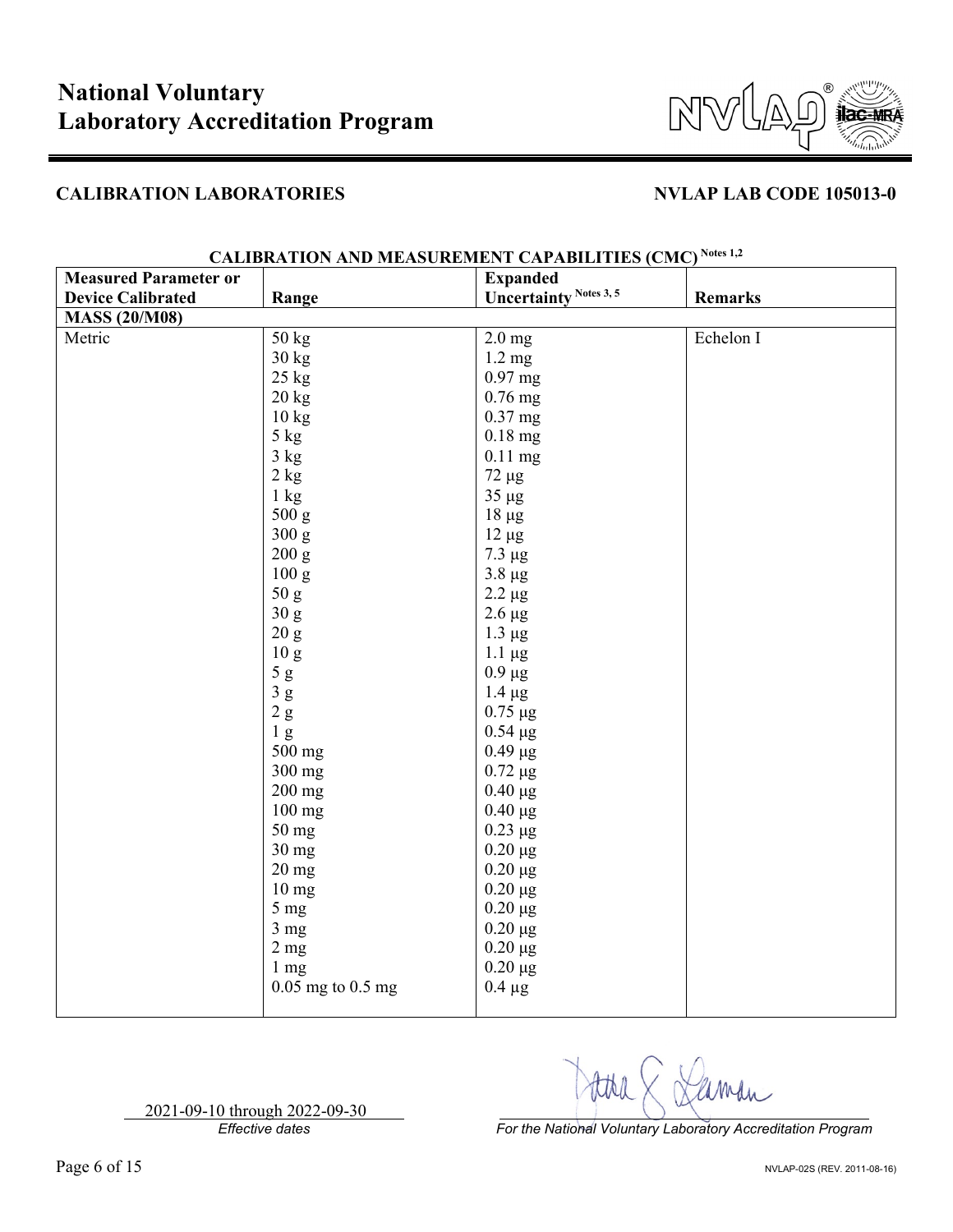

| <b>Measured Parameter or</b> |                  | <b>Expanded</b>               |                |
|------------------------------|------------------|-------------------------------|----------------|
| <b>Device Calibrated</b>     | Range            | <b>Uncertainty Notes 3, 5</b> | <b>Remarks</b> |
| Metric                       | 500 kg           | 1.2 <sub>g</sub>              | Echelon II     |
|                              | $250$ kg         | $0.53$ g                      |                |
|                              | 200 kg           | $0.46$ g                      |                |
|                              | 100 kg           | $0.44$ g                      |                |
|                              | 50 kg            | $0.11$ g                      |                |
|                              | 30 kg            | 45 mg                         |                |
|                              | $25$ kg          | 28 mg                         |                |
|                              | $20 \text{ kg}$  | 24 mg                         |                |
|                              | 10 kg            | $12 \text{ mg}$               |                |
|                              | $5~\mathrm{kg}$  | 10 <sub>mg</sub>              |                |
|                              | 3 kg             | $10 \text{ mg}$               |                |
|                              | $2\;{\rm kg}$    | 6.6 mg                        |                |
|                              | $1 \text{ kg}$   | $0.59$ mg                     |                |
|                              | 500 g            | $0.48$ mg                     |                |
|                              | 300 g            | $0.40$ mg                     |                |
|                              | 200 g            | $0.21$ mg                     |                |
|                              | $100\:{\rm g}$   | $0.11$ mg                     |                |
|                              | $50\ \mathrm{g}$ | 90 µg                         |                |
|                              | 30 g             | 69 μg                         |                |
|                              | 20 g             | $52 \ \mu g$                  |                |
|                              | $10\ {\rm g}$    | $29 \ \mu g$                  |                |
|                              | $5\ \mathrm{g}$  | $14 \mu g$                    |                |
|                              | $3\ {\rm g}$     | $8.0 \ \mu g$                 |                |
|                              | $2\ \mathrm{g}$  | $8.0 \ \mu g$                 |                |
|                              | 1 <sub>g</sub>   | $5.0 \ \mu g$                 |                |
|                              | 500 mg           | $5.0 \mu g$                   |                |
|                              | 300 mg           | $4.0 \ \mu g$                 |                |
|                              | 200 mg           | $4.0 \ \mu g$                 |                |
|                              | 100 mg           | $4.0 \ \mu g$                 |                |
|                              | 50 mg            | $4.0 \ \mu g$                 |                |
|                              | $30$ mg          | $3.7 \mu g$                   |                |
|                              | $20$ mg          | $3.7 \mu g$                   |                |
|                              | 10 <sub>mg</sub> | $3.7 \mu g$                   |                |
|                              | $5 \text{ mg}$   | $3.7 \mu g$                   |                |
|                              | $3 \text{ mg}$   | $3.7 \mu g$                   |                |
|                              | 2 <sub>mg</sub>  | $3.7 \mu g$                   |                |
|                              | 1 mg             | $3.7 \mu g$                   |                |

# **CALIBRATION AND MEASUREMENT CAPABILITIES (CMC) Notes 1,2**

2021-09-10 through 2022-09-30

*Effective dates For the National Voluntary Laboratory Accreditation Program*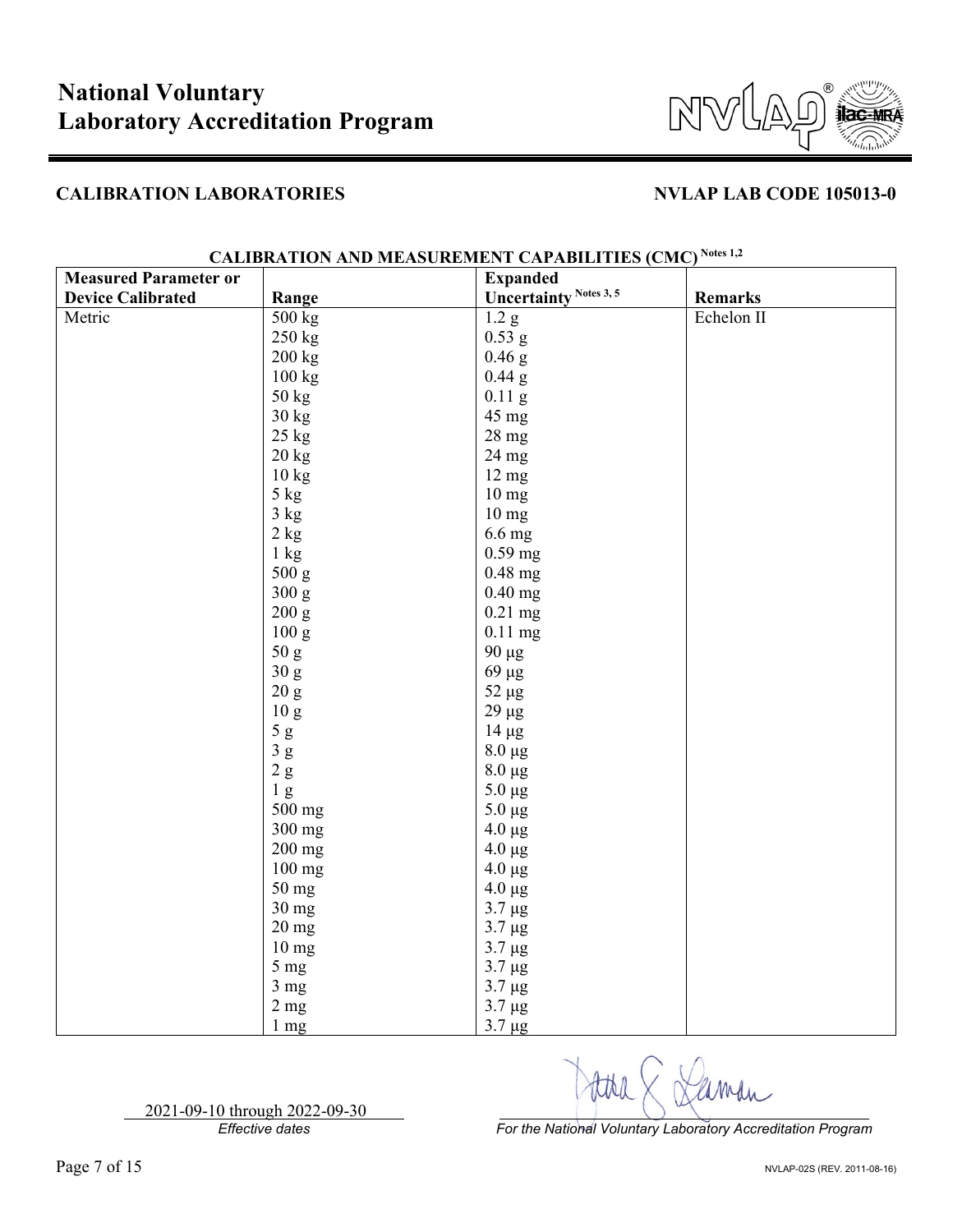

| <b>Measured Parameter or</b> |                  | <b>Expanded</b>               |                |
|------------------------------|------------------|-------------------------------|----------------|
| <b>Device Calibrated</b>     | Range            | <b>Uncertainty Notes 3, 5</b> | <b>Remarks</b> |
| Avoirdupois                  | 3000 lb          | 13 <sub>g</sub>               | Echelon II     |
|                              | 2500 lb          | 13 g                          |                |
|                              | 2000 lb          | 12 g                          |                |
|                              | 1000 lb          | 0.90 g                        |                |
|                              | 500 lb           | $0.65$ g                      |                |
|                              | 200 lb           | $0.58$ g                      |                |
|                              | 100 lb           | $0.16$ g                      |                |
|                              | 50 lb            | 68 mg                         |                |
|                              | 25 <sub>1b</sub> | 16 mg                         |                |
|                              | 20 <sub>1b</sub> | $6.0$ mg                      |                |
|                              | 101 <sub>b</sub> | 4.0 mg                        |                |
|                              | 5 lb             | $2.0$ mg                      |                |
|                              | 3 lb             | $2.0$ mg                      |                |
|                              | 2 lb             | $0.47$ mg                     |                |
|                              | 1 lb             | $0.38$ mg                     |                |
|                              | $0.5$ lb         | $0.28$ mg                     |                |
|                              | $0.3$ lb         | $0.11$ mg                     |                |
|                              | $0.2$ lb         | $57 \mu g$                    |                |
|                              | $0.1$ lb         | $39 \mu g$                    |                |
|                              | $0.05$ lb        | $39 \mu g$                    |                |
|                              | $0.03$ lb        | $24 \mu g$                    |                |
|                              | $0.02$ lb        | $23 \mu g$                    |                |
|                              | $0.01$ lb        | $22 \mu g$                    |                |
|                              | $0.005$ lb       | $14 \mu g$                    |                |
|                              | $0.003$ lb       | $13 \mu g$                    |                |
|                              | $0.002$ lb       | $11 \mu g$                    |                |
|                              | $0.001$ lb       | $11 \mu g$                    |                |
|                              |                  |                               |                |
| Metric                       | 1000 kg          | 10 <sub>g</sub>               | Echelon III    |
|                              | 500 kg           | 1.2 g                         |                |
|                              | $200$ kg         | $0.46$ g                      |                |
|                              | 100 kg           | $0.44$ g                      |                |
|                              | $50 \text{ kg}$  | $0.11$ g                      |                |
|                              | $30 \text{ kg}$  | 65 mg                         |                |
|                              | 25 kg            | 38 mg                         |                |
|                              | 20 kg            | 33 mg                         |                |
|                              | $10 \text{ kg}$  | 37 <sub>mg</sub>              |                |

# **CALIBRATION AND MEASUREMENT CAPABILITIES (CMC) Notes 1,2**

2021-09-10 through 2022-09-30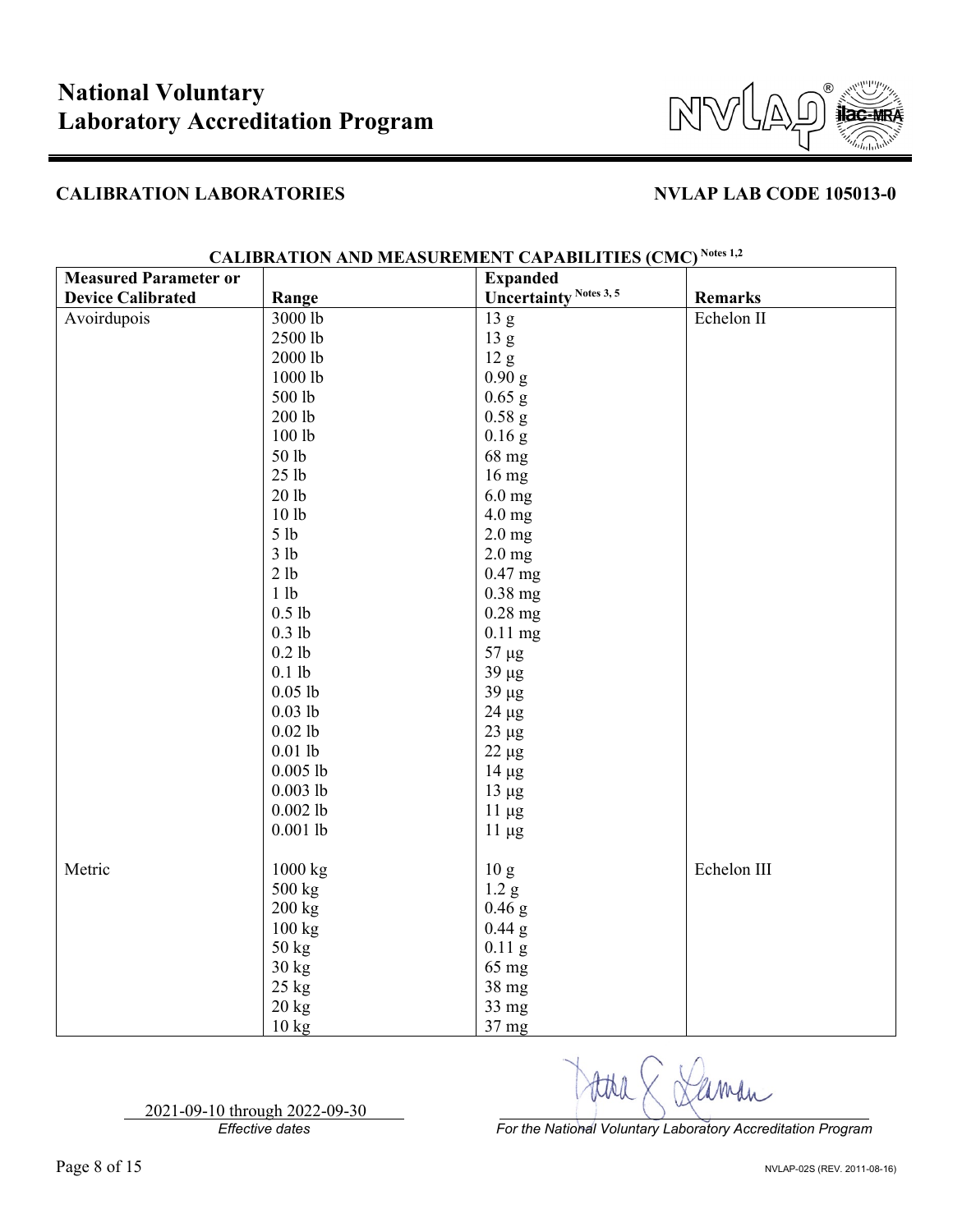

| <b>Measured Parameter or</b>       |                  | <b>Expanded</b>               |                          |
|------------------------------------|------------------|-------------------------------|--------------------------|
| <b>Device Calibrated</b>           | Range            | <b>Uncertainty Notes 3, 5</b> | <b>Remarks</b>           |
|                                    | $5 \text{ kg}$   | 28 mg                         |                          |
|                                    | 3 kg             | $26$ mg                       |                          |
|                                    | 2 kg             | $23$ mg                       |                          |
|                                    | $1 \text{ kg}$   | 3.4 mg                        |                          |
|                                    | 500 g            | $2.4$ mg                      |                          |
|                                    | 300 g            | $2.3 \text{ mg}$              |                          |
|                                    |                  |                               |                          |
| <b>VOLUME and DENSITY (20/M12)</b> |                  |                               |                          |
| Gravimetric Method Note 4          | $0.1 \mu l$      | $0.0085$ µl                   |                          |
|                                    | $0.2 \mu l$      | $0.0057$ µl                   |                          |
|                                    | $0.5$ µl         | $0.0066$ µl                   |                          |
|                                    | $1.0 \mu l$      | $0.0061$ µl                   |                          |
|                                    | $2.0 \mu l$      | $0.0068$ µl                   |                          |
|                                    | $2.5 \mu l$      | $0.0066$ $\mu$ l              |                          |
|                                    | $5.0 \mu l$      | $0.019$ $\mu$ l               |                          |
|                                    | $10 \mu l$       | $0.027$ µl                    |                          |
|                                    | $20 \mu l$       | $0.056$ µl                    |                          |
|                                    | $25 \mu l$       | $0.092 \mu l$                 |                          |
|                                    | $50 \mu l$       | $0.10 \mu l$                  |                          |
|                                    | $100 \mu l$      | $0.17 \mu l$                  |                          |
|                                    | $200 \mu l$      | $0.29$ $\mu$ l                |                          |
|                                    | $250 \mu l$      | $0.39$ $\mu$ l                |                          |
|                                    | 500 µl           | $0.71$ µl                     |                          |
|                                    | $1000 \mu l$     | $1.4 \mu l$                   |                          |
|                                    | $2.0$ ml         | $2.6$ $\mu$ l                 |                          |
|                                    | $2.5$ ml         | $3.3$ $\mu$ l                 |                          |
|                                    | $5 \text{ ml}$   | $10 \mu l$                    |                          |
|                                    | 10 <sub>ml</sub> | $13 \mu l$                    |                          |
|                                    | $20$ ml          | $45 \mu l$                    |                          |
|                                    | $25$ ml          | 76 μl                         |                          |
|                                    | 30 ml            | $78 \mu l$                    |                          |
|                                    | 50 ml            | $92 \mu l$                    |                          |
|                                    |                  |                               |                          |
|                                    | $20$ ml          | $7.1 \mu l$                   | <b>Automated Burette</b> |
|                                    | 10 <sub>ml</sub> | $6.3$ µl                      |                          |
|                                    | 6ml              | $5.8 \mu l$                   |                          |
|                                    | 5 ml to 0.1 ml   | $2.0 \mu l$                   |                          |

# **CALIBRATION AND MEASUREMENT CAPABILITIES (CMC) Notes 1,2**

2021-09-10 through 2022-09-30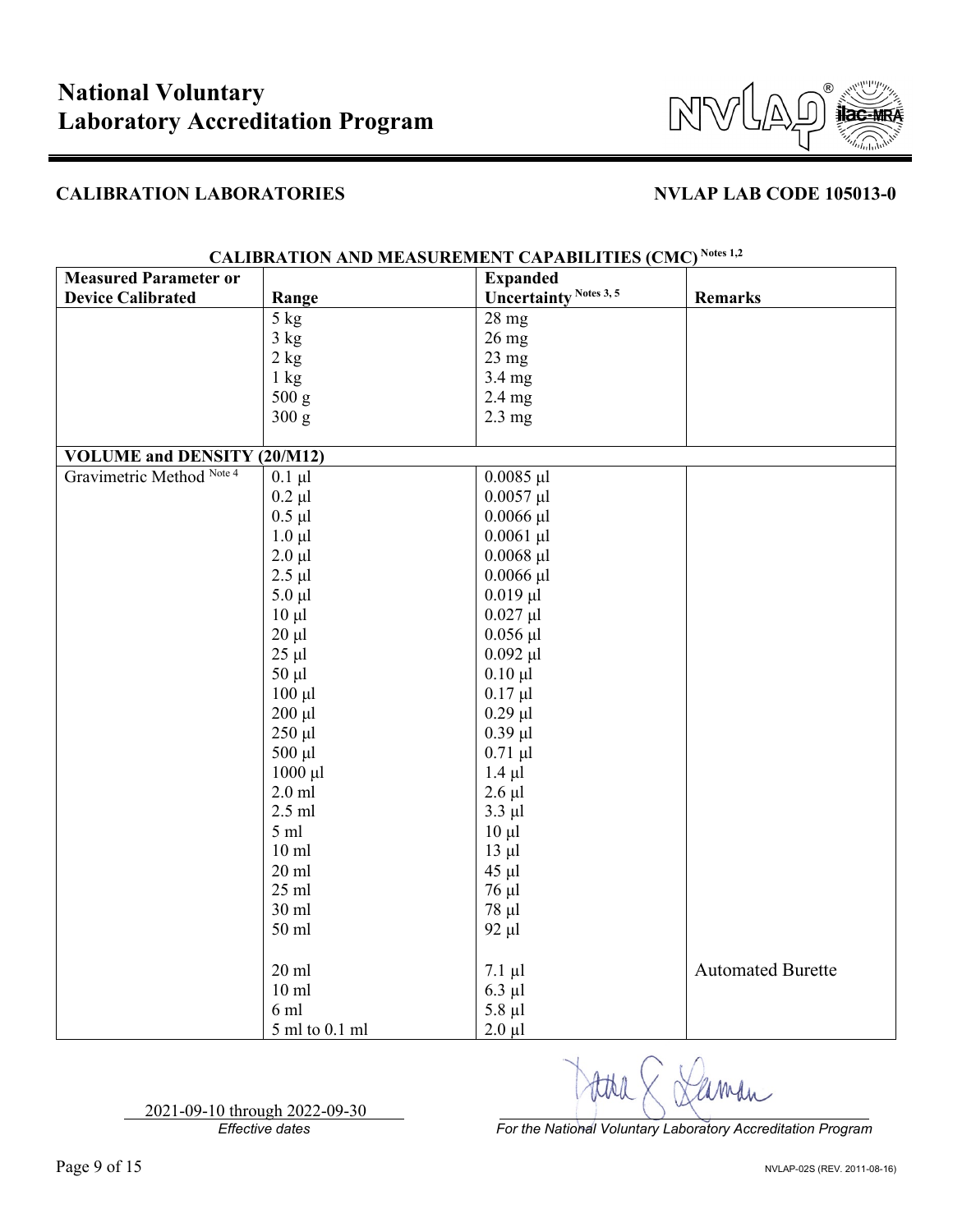

| <b>Measured Parameter or</b>                                               |                                                                                                                                                                                                                      | <b>Expanded</b>                                                                                                                                                                                                                                                                                                                                                                                                   |                                                                                                                                                                 |
|----------------------------------------------------------------------------|----------------------------------------------------------------------------------------------------------------------------------------------------------------------------------------------------------------------|-------------------------------------------------------------------------------------------------------------------------------------------------------------------------------------------------------------------------------------------------------------------------------------------------------------------------------------------------------------------------------------------------------------------|-----------------------------------------------------------------------------------------------------------------------------------------------------------------|
| <b>Device Calibrated</b>                                                   | Range                                                                                                                                                                                                                | <b>Uncertainty Notes 3, 5</b>                                                                                                                                                                                                                                                                                                                                                                                     | <b>Remarks</b>                                                                                                                                                  |
| Density in the range of<br>0.90 g/cm <sup>3</sup> to 8.5 g/cm <sup>3</sup> | 5 kg<br>3 kg<br>2 kg<br>$1 \text{ kg}$<br>500 g<br>300 g<br>200 g<br>100 g<br>50 <sub>g</sub><br>30 <sub>g</sub><br>20 g<br>10 <sub>g</sub><br>$5\ \mathrm{g}$<br>$3\mathrm{g}$<br>$2\ \mathrm{g}$<br>1 <sub>g</sub> | $1.2 \text{ mg/cm}^3$<br>$1.2 \text{ mg/cm}^3$<br>$1.5 \text{ mg/cm}^3$<br>$1.2 \text{ mg/cm}^3$<br>1.4 mg/cm <sup>3</sup><br>$3.2 \text{ mg/cm}^3$<br>5.3 mg/cm <sup>3</sup><br>$2.3 \text{ mg/cm}^3$<br>$3.0$ mg/cm <sup>3</sup><br>$6.7 \text{ mg/cm}^3$<br>$2.9 \text{ mg/cm}^3$<br>$3.1$ mg/cm <sup>3</sup><br>$17 \text{ mg/cm}^3$<br>$15 \text{ mg/cm}^3$<br>13 mg/cm <sup>3</sup><br>$16 \text{ mg/cm}^3$ | Range value indicates DUT<br>mass value. Density of<br>water determined using<br>silicon sphere. Water<br>density used in<br>determination of solid<br>density. |
| <b>SPEED INDICATORS (20/M14)</b>                                           |                                                                                                                                                                                                                      |                                                                                                                                                                                                                                                                                                                                                                                                                   |                                                                                                                                                                 |
| Speed                                                                      | 6.6 RPM to 9.9999 RPM<br>10 RPM to 99.999 RPM<br>100 RPM to 999.99 RPM<br>1000 RPM to 9999.9 RPM<br>10 000 RPM to 24 000 RPM                                                                                         | 0.00013 RPM<br>0.0013 RPM<br>0.013 RPM<br>0.13 RPM<br>1.3 RPM                                                                                                                                                                                                                                                                                                                                                     | Fluke 5520A w/ PM6681                                                                                                                                           |
| <b>THERMODYNAMIC</b>                                                       |                                                                                                                                                                                                                      |                                                                                                                                                                                                                                                                                                                                                                                                                   |                                                                                                                                                                 |
| HUMIDITY (20/T02)                                                          |                                                                                                                                                                                                                      |                                                                                                                                                                                                                                                                                                                                                                                                                   |                                                                                                                                                                 |
| Generate Note 7                                                            |                                                                                                                                                                                                                      |                                                                                                                                                                                                                                                                                                                                                                                                                   |                                                                                                                                                                 |
| <b>Relative Humidity</b>                                                   | 10 % RH to 95 % RH                                                                                                                                                                                                   | 0.32 % RH Note 7                                                                                                                                                                                                                                                                                                                                                                                                  | Direct Comparison to<br>Thunder Scientific 2500                                                                                                                 |

## **CALIBRATION AND MEASUREMENT CAPABILITIES (CMC) Notes 1,2**

2021-09-10 through 2022-09-30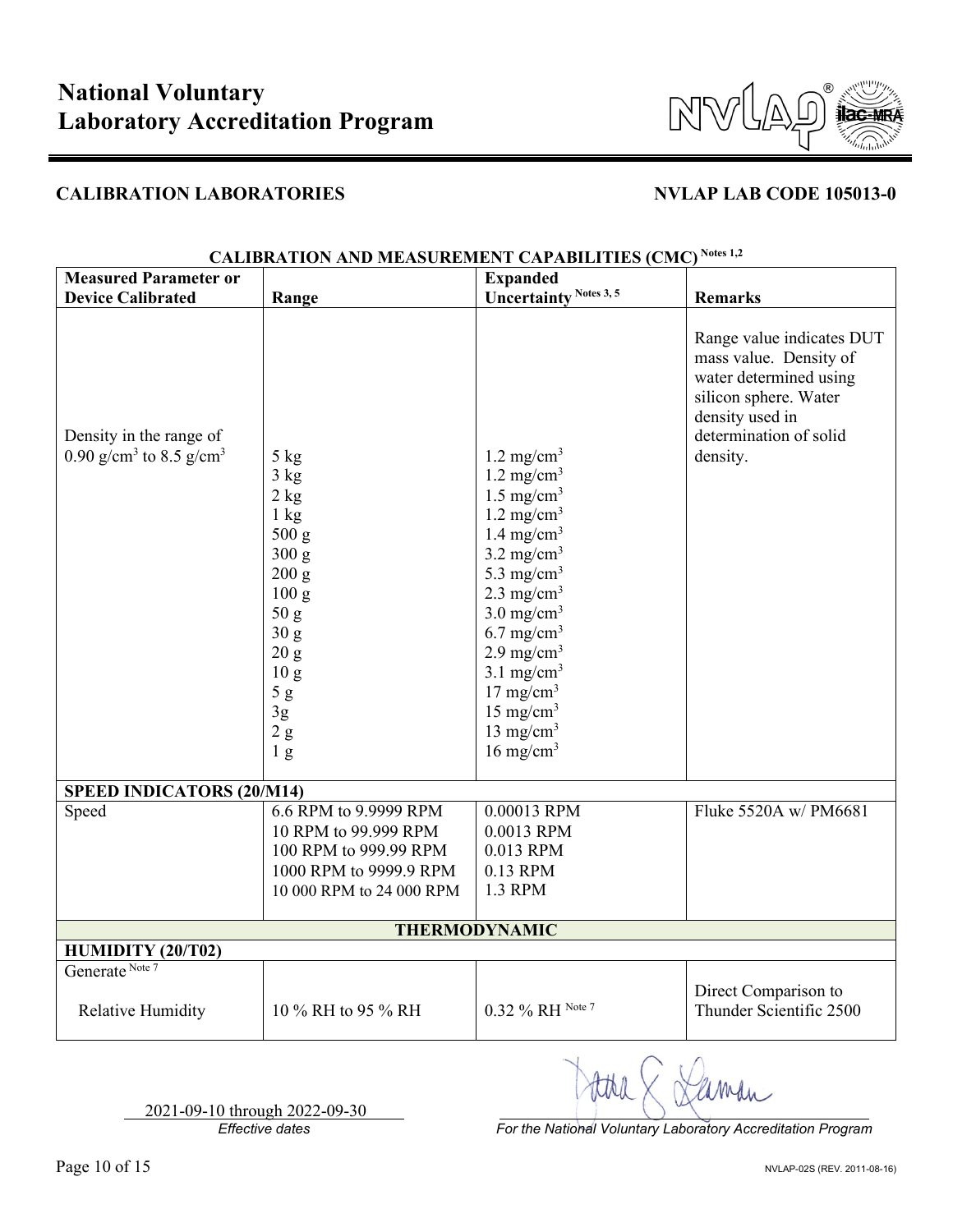

| <b>Measured Parameter or</b>            |                             | <b>Expanded</b>               |                               |
|-----------------------------------------|-----------------------------|-------------------------------|-------------------------------|
| <b>Device Calibrated</b>                | Range                       | <b>Uncertainty Notes 3, 5</b> | <b>Remarks</b>                |
| Dew/Frost Point                         | -20 °C to 70 °C             | $0.20$ °C                     |                               |
|                                         |                             |                               |                               |
| <b>LABORATORY THERMOMETERS (20/T03)</b> |                             |                               |                               |
| Liquid in Glass                         |                             |                               |                               |
| Thermometers                            |                             |                               |                               |
| <b>Total Immersion</b>                  | - 80 °C to -70 °C           | $0.25$ °C                     | Comparison method             |
|                                         | <-70 °C to -40 °C           | $0.05$ °C                     |                               |
|                                         | $<$ -40 °C to 0 °C          | $0.05\ ^{\circ}\textrm{C}$    |                               |
|                                         | $> 0$ °C to 100 °C          | $0.05$ °C                     |                               |
|                                         | $> 100$ °C to 156 °C        | $0.05$ °C                     |                               |
|                                         | $>$ 156 °C to 250 °C        | $0.10\ ^{\circ}\textrm{C}$    |                               |
| Partial Immersion                       | -80 °C to < 0 °C            | $0.50$ °C                     |                               |
|                                         | 0 °C to 100 °C              | $0.10\text{ °C}$              |                               |
|                                         | $> 100$ °C to 156 °C        | $0.10\text{ °C}$              |                               |
|                                         | >156 °C to 250 °C           | $0.50$ °C                     |                               |
|                                         | $>$ 250 °C to 400 °C        | $0.50$ °C                     |                               |
|                                         |                             |                               |                               |
| Digital Thermometer                     |                             |                               |                               |
| System                                  | $-196$ °C                   | $0.006$ °C                    | <b>Comparison Method LNBP</b> |
|                                         | -80 °C to -70 °C            | $0.010$ °C                    |                               |
|                                         |                             |                               |                               |
|                                         | -70 °C to -40 °C            | $0.008$ °C                    | Comparison Method             |
|                                         | < -40 °C to 0 °C            | $0.008$ °C                    |                               |
|                                         | $> 0$ °C to 100 °C          | $0.007\ ^{\circ}\textrm{C}$   |                               |
|                                         | $> 100^{\circ}$ C to 156 °C | $0.009$ °C                    |                               |
|                                         | $>$ 156 °C to 250 °C        | $0.010$ °C                    |                               |
|                                         | $>$ 250 °C to 450 °C        | $0.014$ °C                    |                               |
|                                         | > 450 °C to 500 °C          | $0.020\ ^{\circ}\textrm{C}$   |                               |
|                                         | 660 °C                      | $0.010$ °C                    |                               |
| <b>PRESSURE (20/T05)</b>                |                             |                               |                               |
| Pneumatic Pressure using                |                             |                               |                               |
| Piston Gauge (Absolute                  |                             |                               |                               |
| Mode) - Direct Pressure                 |                             |                               |                               |
| Comparison                              | 7 kPa to 350 kPa            | $0.0016 \% + 0.33$ Pa         | $1.015$ psia to 51 psia       |
|                                         | $>$ 350 kPa to 6895 kPa     | $0.0022 \% + 1.8$ Pa          | $> 51$ psia to 1000 psia      |

## **CALIBRATION AND MEASUREMENT CAPABILITIES (CMC) Notes 1,2**

2021-09-10 through 2022-09-30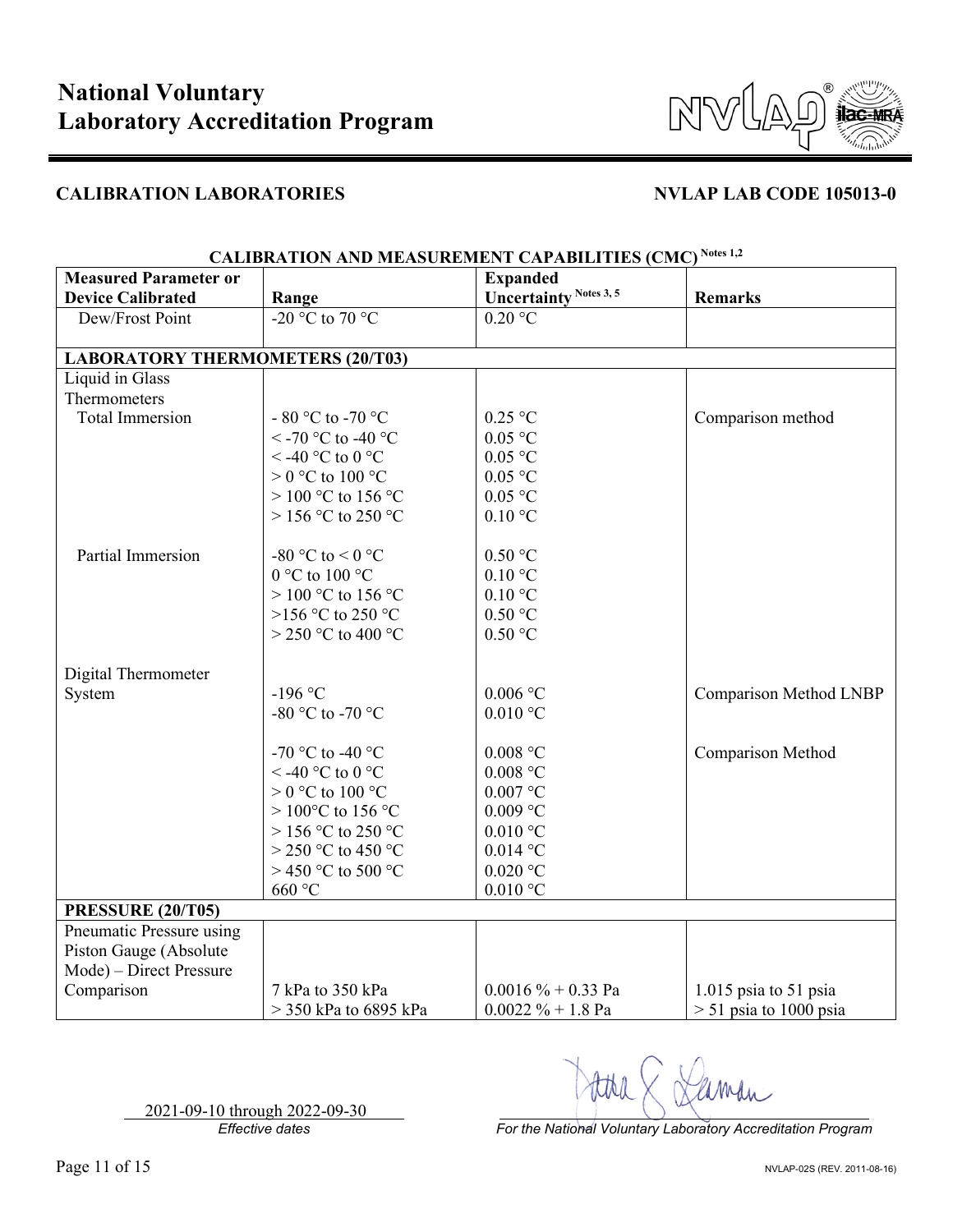

| <b>Measured Parameter or</b>           |                                                  | <b>Expanded</b>                    |                                                          |
|----------------------------------------|--------------------------------------------------|------------------------------------|----------------------------------------------------------|
| <b>Device Calibrated</b>               | Range                                            | <b>Uncertainty Notes 3, 5</b>      | <b>Remarks</b>                                           |
| Pneumatic Pressure using               |                                                  |                                    |                                                          |
| Piston Gauge (Gage Mode)               |                                                  |                                    |                                                          |
| - Direct Pressure                      |                                                  |                                    |                                                          |
| Comparison                             | 7 kPa to 350 kPa                                 | $0.0016 \% + 0.13 Pa$              | $1.015$ psig to 51 psig                                  |
|                                        | > 350 kPa to 10 342 kPa                          | $0.0022 \% + 01.6$ Pa              | $> 51$ psig to 1000 psig                                 |
| Pneumatic Effective Area               |                                                  |                                    |                                                          |
| using Piston Gauge- Direct             |                                                  |                                    |                                                          |
| Pressure Comparison                    | 7 kPa to 350 kPa                                 | $0.0015 \% + 0.13$ Pa              | $1.015$ psig to 51 psig                                  |
|                                        | $>$ 350 kPa to 6895 kPa                          | $0.0025 \% + 1.6$ Pa               | $> 51$ psig to 1000 psig                                 |
| Pneumatic Effective Area               |                                                  |                                    |                                                          |
| using Piston Gauge                     |                                                  |                                    |                                                          |
| (Differential Mode)                    | -94.5 kPa to 260.6 kPa                           | $0.0026 \% + 0.33$ Pa              | $-13.7$ psig to 37.8 psig                                |
|                                        | $>$ 260.6 kPa to 6 798 kPa                       | $0.0031 \% + 1.8$ Pa               | $>$ 37.8 psig to 986 psig                                |
| Pneumatic Pressure using               |                                                  |                                    |                                                          |
| Low Pressure Precision                 |                                                  |                                    |                                                          |
| Transducer                             | 0 Pa to 623 Pa                                   | $0.11$ Pa                          | 0 in $H_2O$ to 2.5 in $H_2O$                             |
|                                        | $> 623$ Pa to 2490 Pa                            | $0.013\%$                          | $>$ 2.5 inH <sub>2</sub> O to 10.0 inH <sub>2</sub> O    |
|                                        | > 2490 Pa to 3113 Pa                             | 0.014%                             | $> 10.0$ in H <sub>2</sub> O to 12.5 in H <sub>2</sub> O |
|                                        | $>$ 3113 Pa to 7472 Pa                           | $0.012\%$                          | $> 12.5$ in H <sub>2</sub> O to 30 in H <sub>2</sub> O   |
|                                        |                                                  |                                    |                                                          |
| Pressure Drop                          | 20 mmH <sub>2</sub> O to 1500 mmH <sub>2</sub> O | $0.87\% + 0.35$ mmH <sub>2</sub> 0 | ISO 6565                                                 |
|                                        |                                                  |                                    |                                                          |
| <b>RESISTANCE THERMOMETRY (20/T07)</b> |                                                  |                                    |                                                          |
| Platinum Resistance                    |                                                  |                                    |                                                          |
| Thermometers by Fixed                  |                                                  |                                    |                                                          |
| Point                                  |                                                  |                                    |                                                          |
| ArTP                                   | $-189.3442$ °C                                   | $1.9$ mK                           |                                                          |
| ArTP, HgTP, H2OTP                      | -189.3442 °C to 0 °C                             | $1.9$ mK                           | <b>Includes Propagation</b>                              |
| LN                                     | -196 °C to 0 °C                                  | $3.9$ mK                           | Direct Comparison                                        |
| HgTP                                   | $-38.8342$ °C                                    | $0.62$ mK                          |                                                          |
|                                        | -38.8342 $^{\circ}$ C to                         |                                    |                                                          |
| HgTP, H <sub>2</sub> OTP, GaMP         | 29.7646 °C                                       | $0.75$ mK                          | <b>Includes Propagation</b>                              |
| <b>TPW</b>                             | $0.01$ °C                                        | $0.27$ mK                          |                                                          |
| GaMP                                   | 29.7646 °C                                       | $0.72$ mK                          |                                                          |
| H <sub>2</sub> OTP, GaMP               | 0 °C to 29.7646 °C                               | $0.73$ mK                          | <b>Includes Propagation</b>                              |
| InFP                                   | 156.5985 °C                                      | $1.0$ mK                           |                                                          |
| H <sub>2</sub> OTP, InFP               | 0°C to 156.5985 °C                               | $1.1$ mK                           | <b>Includes Propagation</b>                              |

## **CALIBRATION AND MEASUREMENT CAPABILITIES (CMC) Notes 1,2**

2021-09-10 through 2022-09-30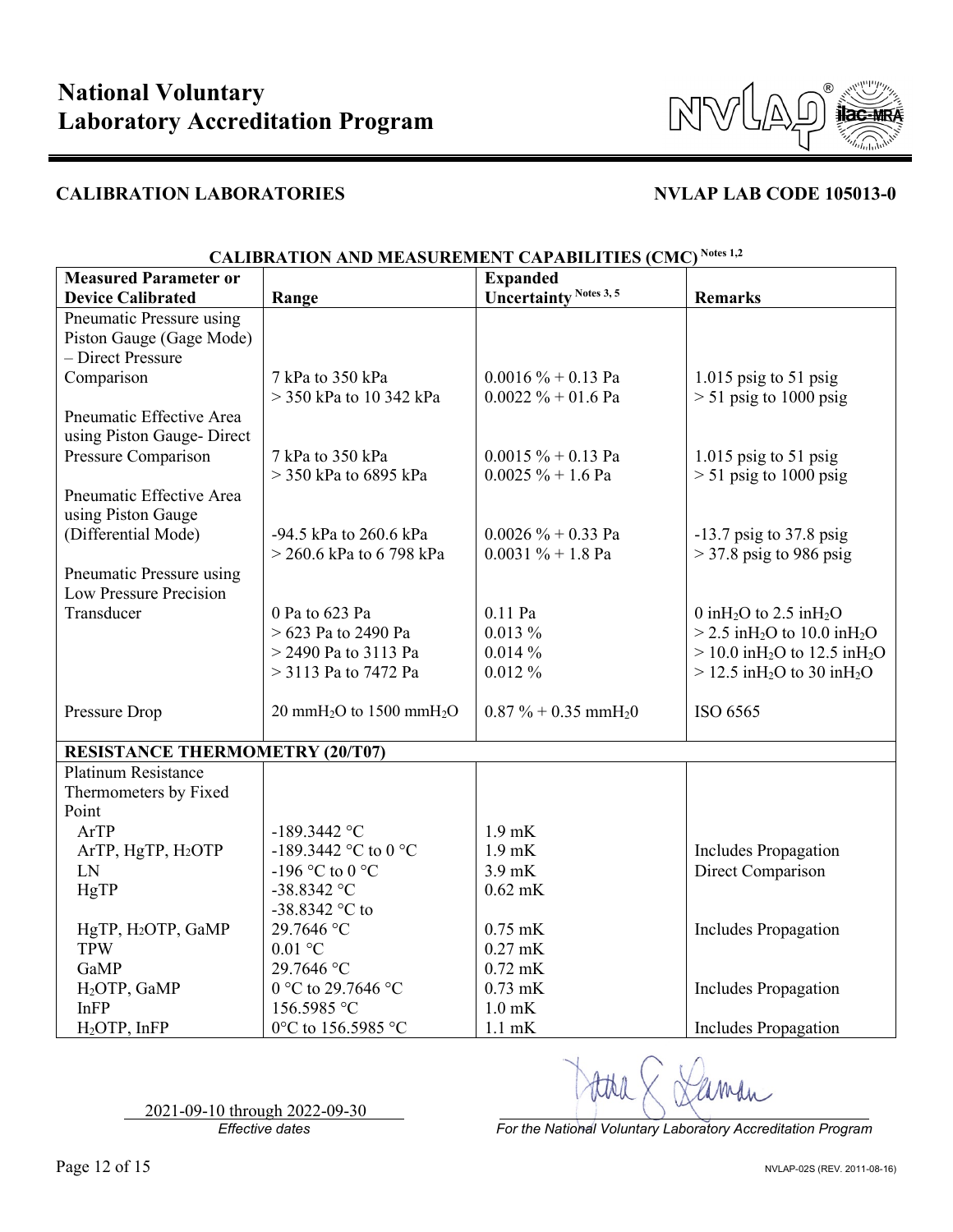

| <b>Measured Parameter or</b>    |                                                          | <b>Expanded</b>               |                               |
|---------------------------------|----------------------------------------------------------|-------------------------------|-------------------------------|
| <b>Device Calibrated</b>        | Range                                                    | <b>Uncertainty Notes 3, 5</b> | <b>Remarks</b>                |
| SnFP                            | 231.928 °C                                               | $0.90$ mK                     |                               |
| H <sub>2</sub> OTP, InFP, SnFP  | 0 °C to 231.928 °C                                       | $1.0$ mK                      | <b>Includes Propagation</b>   |
| ZnFP                            | 419.527 °C                                               | $1.9$ mK                      |                               |
| H <sub>2</sub> OTP, SnFP, ZnFP  | 0°C to 419.527 °C                                        | $2.0$ mK                      | Includes Propagation          |
| <b>AlFP</b>                     | 660.323 °C                                               | 4.8 mK                        |                               |
| H <sub>2</sub> OTP, SnFP, ZnFP, |                                                          |                               |                               |
| <b>AlFP</b>                     | 0°C to 660.323 °C                                        | 4.8 mK                        | Includes Propagation          |
|                                 |                                                          |                               |                               |
| <b>Resistance Thermometry</b>   | $-196$ °C                                                | $6$ mK                        | <b>Comparison Method LNBP</b> |
|                                 | -80 °C to -70 °C                                         | $10$ mK                       | Comparison Method             |
|                                 | <-70 °C to -40 °C                                        | $8$ mK                        |                               |
|                                 | <-40 °C to 0 °C                                          | $8$ mK                        |                               |
|                                 | $> 0$ °C to 70 °C                                        | 7mK                           |                               |
|                                 | $> 70$ °C to 100 °C                                      | 7mK                           |                               |
|                                 | > 100°C to 156 °C                                        | 9mK                           |                               |
|                                 | $>$ 156 °C to 250 °C                                     | $10$ mK                       |                               |
|                                 | $>$ 250 °C to 450 °C                                     | 14 mK                         |                               |
|                                 | $>$ 450 °C to 500 °C                                     | $20$ mK                       |                               |
|                                 | 660 °C                                                   | $10$ mK                       |                               |
|                                 |                                                          |                               |                               |
|                                 | -40 °C to 0 °C                                           | $8 \text{ mK}$                | Thermistors                   |
|                                 | $>0$ °C to 70 °C                                         | $6$ mK                        |                               |
|                                 | $7>0$ °C to 100 °C                                       | $6$ mK                        |                               |
|                                 |                                                          |                               |                               |
|                                 | <b>THERMOCOUPLES &amp; PYROMETER INDICATORS (20/T08)</b> |                               |                               |
| Electrical Simulation of        |                                                          |                               |                               |
| Thermocouples                   |                                                          |                               | Fluke 5520A                   |
| Type E                          | -250 °C to -100 °C                                       | $0.50$ °C                     |                               |
|                                 | <-100 °C to -25 °C                                       | $0.16$ °C                     |                               |
|                                 | < -25 °C to 350 °C                                       | $0.14$ °C                     |                               |
|                                 | $>$ 350 °C to 650 °C                                     | $0.16$ °C                     |                               |
|                                 | $>650$ °C to 1000 °C                                     | $0.21$ °C                     |                               |
| Type J                          | -210 °C to -100 °C                                       | $0.27$ °C                     |                               |
|                                 | <-100 °C to -30 °C                                       | $0.16$ °C                     |                               |
|                                 | <-30 °C to 150 °C                                        | $0.14$ °C                     |                               |
|                                 | $>$ 150 °C to 760 °C                                     | $0.17$ °C                     |                               |

**CALIBRATION AND MEASUREMENT CAPABILITIES (CMC) Notes 1,2**

2021-09-10 through 2022-09-30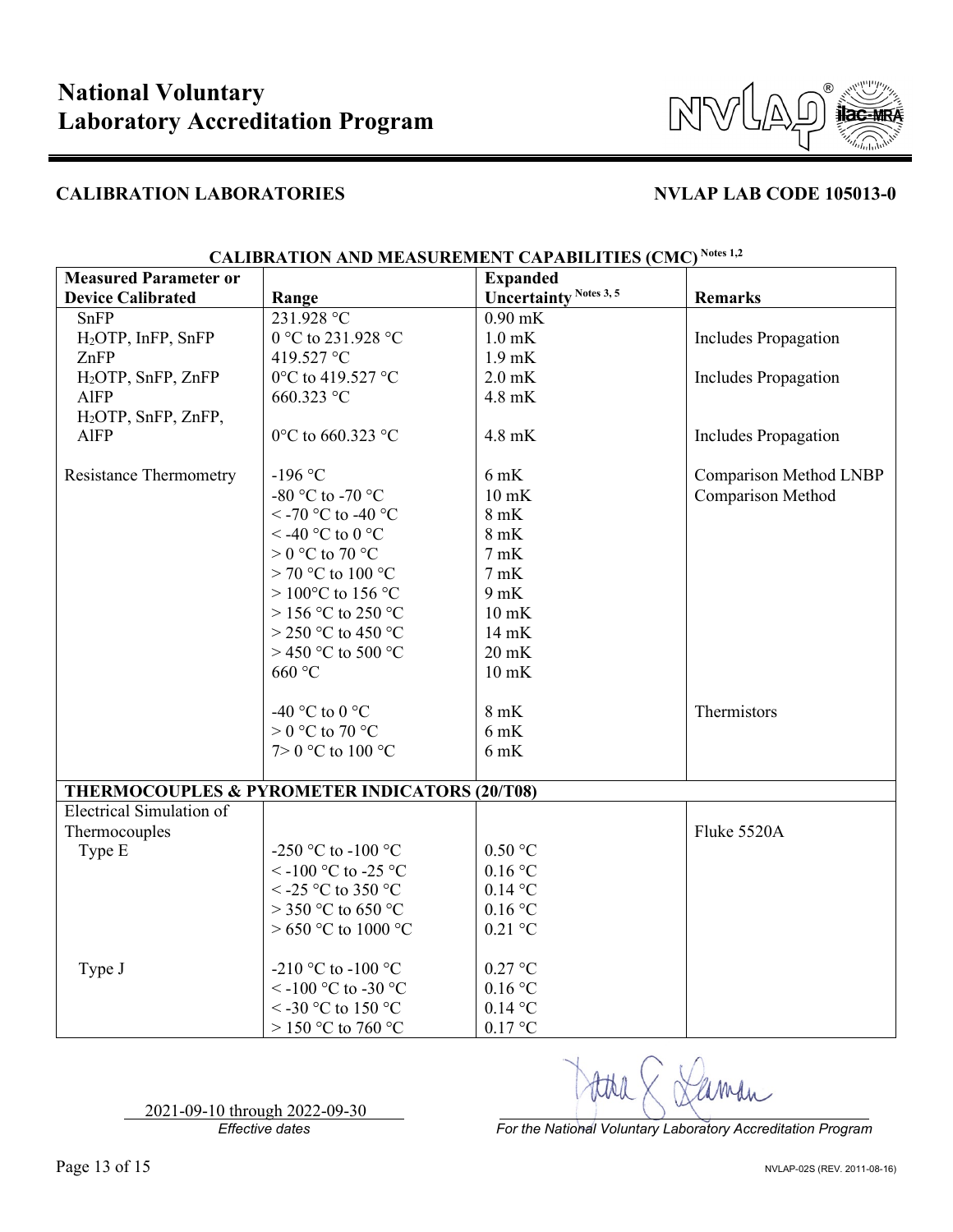

| <b>Measured Parameter or</b> |                         | <b>Expanded</b>               |                |
|------------------------------|-------------------------|-------------------------------|----------------|
| <b>Device Calibrated</b>     | Range                   | <b>Uncertainty Notes 3, 5</b> | <b>Remarks</b> |
|                              | > 760 °C to 1200 °C     | $0.23$ °C                     |                |
|                              |                         |                               |                |
| Type K                       | -200 °C to -100 °C      | $0.33$ °C                     |                |
|                              | <-100 °C to -25 °C      | 0.18 °C                       |                |
|                              | $\le$ -25 °C to 120 °C  | 0.16 °C                       |                |
|                              | $>$ 120 °C to 1000 °C   | $0.26$ °C                     |                |
|                              | > 1000 °C to 1372 °C    | 0.40 °C                       |                |
|                              |                         |                               |                |
| Type T                       | -250 °C to -150 °C      | $0.63$ °C                     |                |
|                              | <-150 °C to 0 °C        | $0.24$ °C                     |                |
|                              | $> 0$ °C to 120 °C      | $0.16$ °C                     |                |
|                              | $>$ 120 °C to 400 °C    | $0.14$ °C                     |                |
|                              |                         |                               |                |
| Type R                       | 0 °C to 250 °C          | 0.57 °C                       |                |
|                              | $>$ 250 °C to 400 °C    | $0.35$ °C                     |                |
|                              | $>$ 400 °C to 1000 °C   | $0.33$ °C                     |                |
|                              | $> 1000$ °C to 1767 °C  | 0.40 °C                       |                |
|                              |                         |                               |                |
| Type S                       | 0 °C to 250 °C          | 0.47 °C                       |                |
|                              | $>$ 250 °C to 1000 °C   | $0.36$ °C                     |                |
|                              | > 1000 °C to 1400 °C    | $0.37$ °C                     |                |
|                              | > 1400 °C to 1767 °C    | $0.46\,^{\circ}\mathrm{C}$    |                |
|                              |                         |                               |                |
| Type N                       | -200 °C to -100 °C      | 0.40 °C                       |                |
|                              | $\le$ -100 °C to -25 °C | $0.22$ °C                     |                |
|                              | $\le$ -25 °C to 120 °C  | $0.19$ °C                     |                |
|                              | $>$ 120 °C to 410 °C    | 0.18 °C                       |                |
|                              | > 410 °C to 1300 °C     | $0.27$ °C                     |                |
|                              |                         |                               |                |
| Type B                       | 600 °C to 800 °C        | $0.44$ °C                     |                |
|                              | $> 800$ °C to 1000 °C   | $0.34$ °C                     |                |
|                              | $> 1000$ °C to 1550 °C  | $0.30$ °C                     |                |
|                              | $>$ 1550 °C to 1820 °C  | 0.33 °C                       |                |
| <b>END</b>                   |                         |                               |                |

**CALIBRATION AND MEASUREMENT CAPABILITIES (CMC) Notes 1,2**

2021-09-10 through 2022-09-30